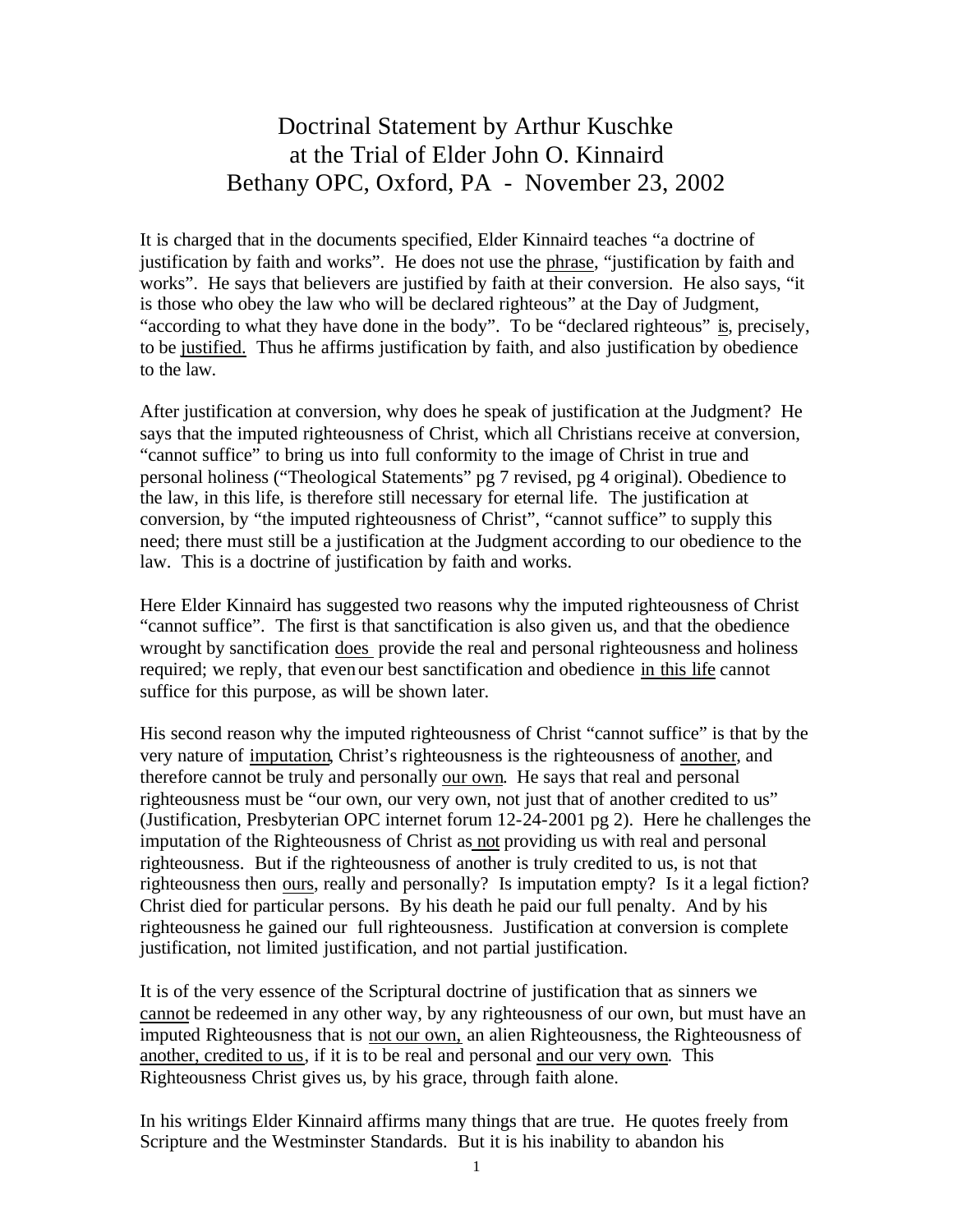problematic statements that leaves him open to the charge of teaching a doctrine of justification by faith and works.

Elder Kinnaird appeals to sanctification, in support of his distinctive teaching on justification. But the Larger Catechism Questions 77 and 78 clearly set forth pertinent and essential differences between justification and sanctification. Although the two are inseparably joined, they differ: in justification God imputes the Righteousness of Christ, while in sanctification the Spirit infuses grace and enables us to the exercise of that grace. In justification sin is pardoned; in sanctification it is subdued. Justification equally frees all believers from the revenging wrath of God, and that perfectly in this life, that they never fall into condemnation. Sanctification is neither equal in all, nor in this life perfect in any, but growing up to perfection. Following on, Q. 78 continues: The imperfection of sanctification in believers ariseth from the remnants of sin abiding in every part of them, and the perpetual lustings of the flesh against the Spirit, whereby they are often foiled with temptations, and fall into many sins ....... and their best works are imperfect and defiled in the sight of God.

Thus, the Larger Catechism. So sanctification, imperfect in this life, cannot be relied upon to provide a real and personal righteousness which is in full conformity to the image of Christ. And our best efforts are imperfect and defiled in God's sight. The Confession (XVI:5) says that our best works cannot endure the severity of God's judgment. In Justification, however, believers already have complete pardon, and complete righteousness, perfectly in this life, that they never fall into condemnation.

There are passages which seem to say that we can be perfect in this life. In 1 John 3:6 and 9 we are told that whoever abides in Christ does not sin; and he cannot sin, because he is born of God. But here the apostle has in mind the dreadful sin of those who finally fall away from the gospel. The sin of which these people are guilty is utter apostasy. And Hebrews 6:14-16 tells us that there are members of the visible church, who were once even enlightened, but who do fall away finally, and it is impossible to renew them to repentance. They have sinned not in certain respects only, but in total renunciation of God's grace. They show that they never were true believers.

But the apostle John plainly says that true believers do sin: If we say that we have no sin, we deceive ourselves, and the truth is not in us; if we say we have not sinned, we make Christ a liar; and if we sin, we have an advocate with the Father, even Jesus Christ the Righteous, and he is the propitiation for our sins (1 John 1:8-2:2).

It appears that Elder Kinnaird does not take into account the completeness of justification, nor the sinfulness of that pervasive sin which still dwells within us until our glorification.

But what, then, of obedience? Good works are, undoubtedly, required of believers; our Lord said, "If you love me, keep my commandments" (John 14:15). The Lord requires them of us. His law requires them of us. And here, indeed, we all as sinners find a disturbing question: how can we love him, if we daily break his commandments in thought, word, and deed (Shorter Catechism Q.82)? This tests our assurance; it requires of us ongoing repentance and ongoing faith in Christ, lest we ourselves should be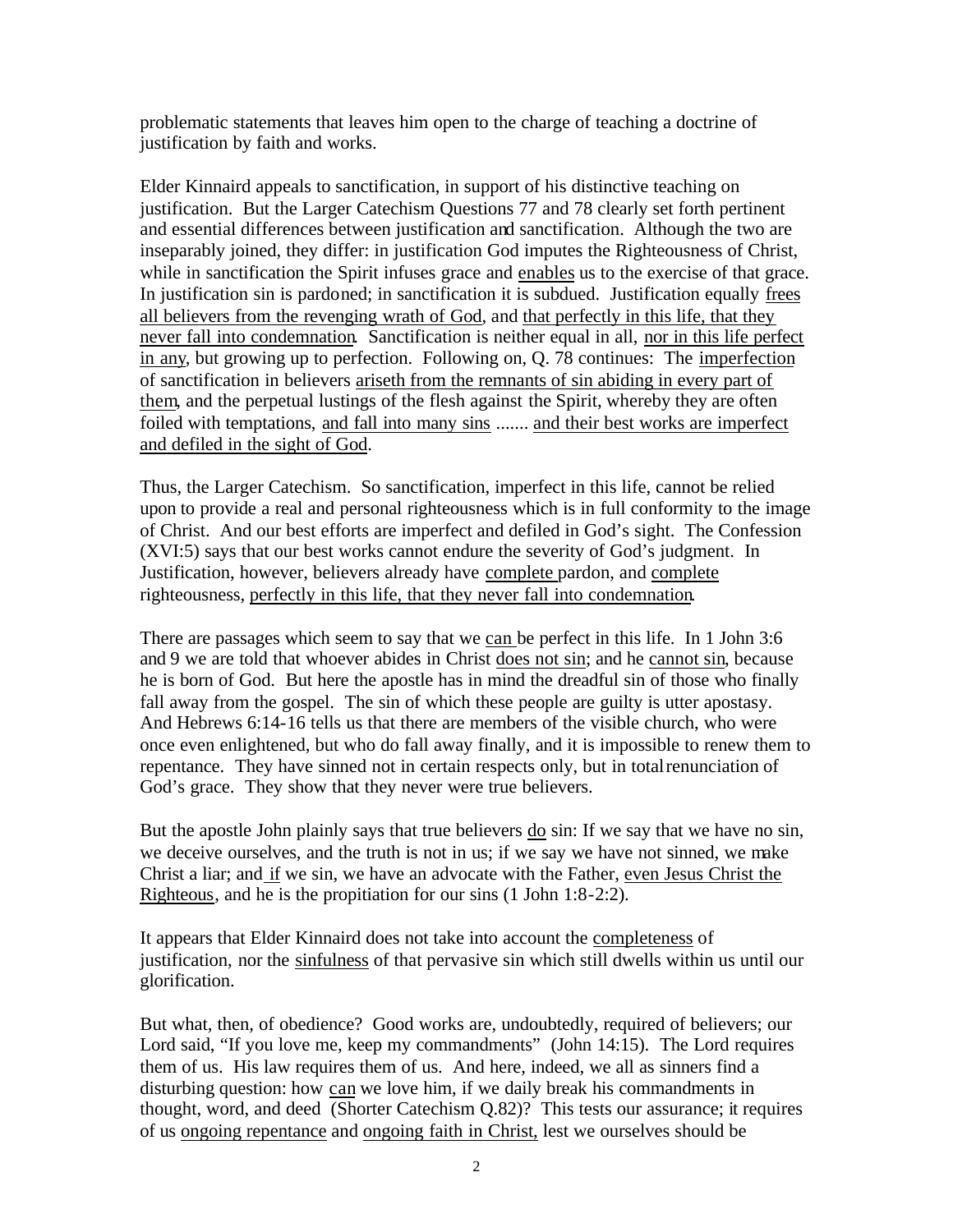castaways. Do we rest in Christ and the promises of God's enduring grace?

 Good works characterize the Christian. They are evidences of a faith that is alive. This continues to disturb us. We see good works in others. But it is hard for us to suppose that we ourselves really do any good works. There may be signs, that if we trust in Christ ---- and without him we can do nothing ---- that perhaps there may have been something truly good in something we have done; not perfect, but faithful to some gospel truth or Biblical principle. Nevertheless we can never go so far as to count on our own "good works" done in this life for that obedience in accord with which we might be declared righteous at the Judgment. We know that in respect to perfection, and full conformity to the image of Christ, our good works cannot suffice for that declaration. Nor can our evangelical obedience. The Confession (XI:1) says the free justification of those whom God effectually calls "is not for anything wrought in them, or done by them" nor by imputing "any other evangelical obedience to them".

This brings us to the ultimate principles of law and grace. Does the Bible teach salvation for sinners by obedience to the law, or by grace through faith? It is obvious that the Bible plainly says two apparently different things: "This do and thou shalt live" (Luke 10:28) and "whosoever believeth in him will have everlasting life" (John 3:16). Many passages tell us that obedience brings life; many other passages tell us that we are "saved by grace, through faith, not of works lest any man should boast" (Eph. 2:8). Which is right? Or, are both right?

This is no trivial problem. "A great part of men" says Calvin, "imagine that righteousness is composed of faith and works" (Institutes III, 11,13). This error has always come to expression. It is the error natural to sinful man. The Galatians were deceived by it. The Roman Catholics are imbued with it. But Paul dealt with it decisively, and the Reformers agreed with Paul, and so do the Westminster Standards : righteousness is by faith alone, by grace alone, without any contribution on our part.

The permanence, the unchanging character of God's eternal law clarifies the question of law and grace. The law is always the same. It is the reflection of God's eternal holiness, justice, and truth (Romans 7:12). It always exemplifies righteousness. It always demands righteousness. It finds righteousness in Christ. And it is always the same, whether it is applied to the just, or the unjust. This is the truth which is enunciated in Romans 2:13 ("the doers of the law will be justified"). The criterion of the law is doing, not just hearing and disobedience, and this is always the basic principle, whether for the reprobate or for the elect. The reprobate perish as judged by the law for their sins done in this life; as for the doing of the law, they have not done it. The elect are justified as judged by the same law through their Perfect Substitute, the Just One, Jesus Christ, in whom and with whom they are united by faith. He has done it.

There is a sharp line between the two great groups, the just and the unjust. The just were once part of the unjust whole. God has made the difference by his grace. All would perish, were it not for God's grace to his chosen people. His chosen people are foreknown, predestined, justified, and glorified (Romans 8:28-34).

Justification is a central doctrine of the gospel. It must be clearly stated, clearly defined,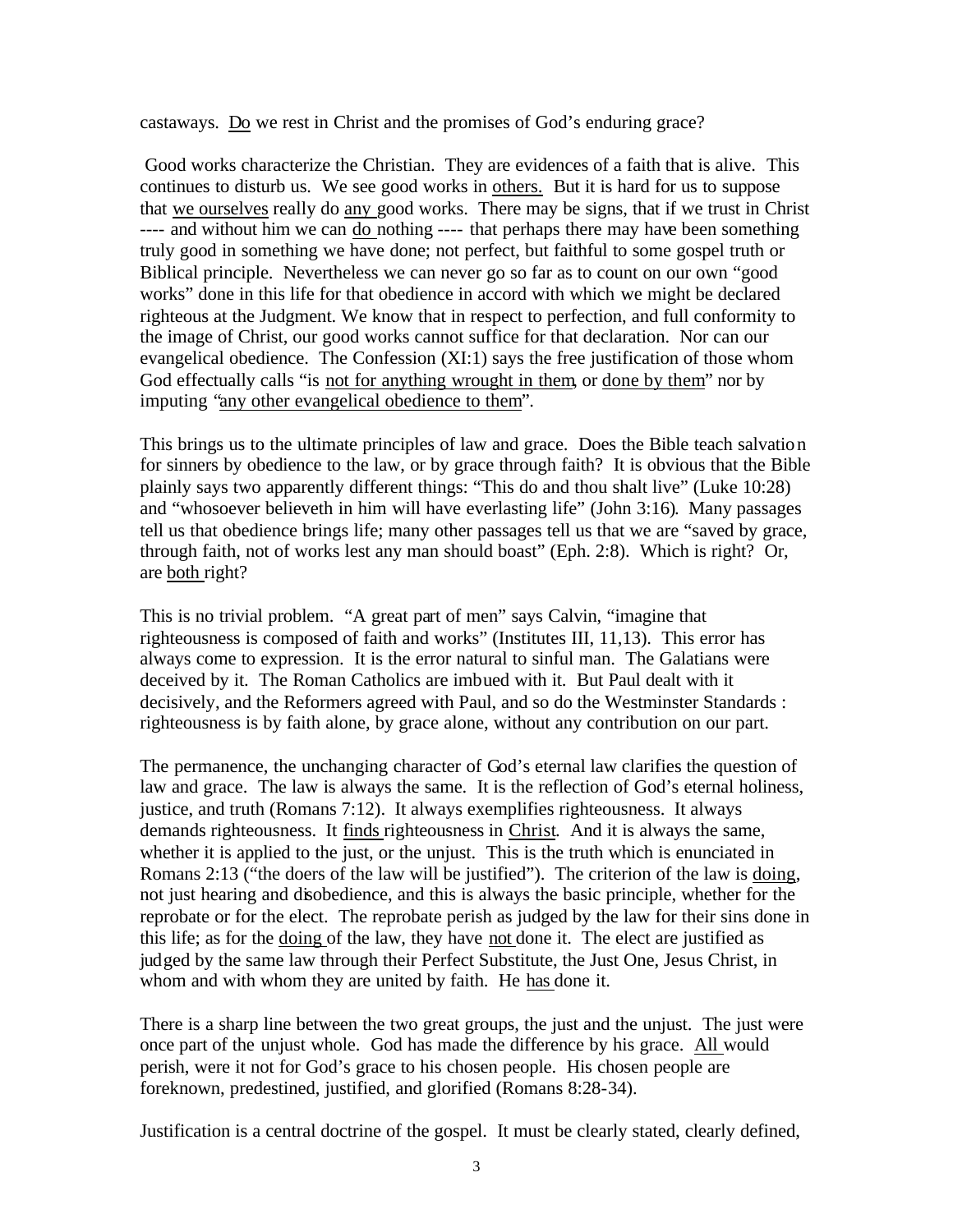clearly guarded, clearly preached. Many have stumbled at it, but it is clearly revealed in God's Word.

Justification is God's declaration that we are righteous. How can this be? How can God justify the ungodly?

Only because God has imputed to us the righteousness of Christ. On that ground alone he declares what is now the case : we are righteous, for he has given us "the gift of righteousness" (Rom. 5:17). So Justification is the key doctrine that makes the difference between the lost and the redeemed, according to God's eternal law. And Justification is complete and thorough, once for all; it is perfect in this life and forever, so that we can never fall into condemnation. And it is entirely by God's grace, not by any righteousness that we have done. And it is by faith alone without any works of any kind on our part: it must be by faith alone if it is to be by grace alone.

There are other great central doctrines of the faith, and they are necessarily interlocked together in Scripture, to reveal the system of doctrine which Scripture teaches. Such other great central doctrines are, God's law; sin; God's wrath; God's grace; the Person and Work of our Redeemer and Perfect Substitute, the Lord Jesus Christ; his Substitutionary death, whereby he paid the penalty for our sins; his resurrection and his resurrection power to save; the Holy Spirit's grace of regeneration; repentance and faith; sanctification; perseverance; glorification after this life; judgment. All are necessarily interlocking truths within the one system. They move together. They are interdependent. If one is changed or diminished from its true force, the others are also influenced. As one system they give us the pure gospel, which is the only true gospel.

These truths are linked together not only because it is given to us to understand their inter-relatedness. They are explicitly linked together in Scripture. For example, in Romans 4:16, faith is necessarily tied to grace, and then both faith and grace are necessarily tied to the surety of God's promise. The Greek is very explicit, not employing as many words as our English translations. It focuses on great principles:

> For this reason through faith, in order that by grace, to the end that the promise might be sure to all the seed.

This inescapable logic demands our attention. Faith, grace and surety not only belong together but they must go together.

Other examples of such explicit linkage are numerous: Romans 3:20, "Therefore by the deeds of the law shall no flesh be justified in his sight, for by the law is the knowledge of sin". John 3:16. 1 Peter 3:18. 1 John 5:10. Galatians 3:13. 2 Cor. 5:21. Isaiah 53:4-6. Ephesians 2:4. Romans 7:12-17. Romans 8:28-30.

We see the integrity of many other truths involved with the integrity of the doctrine of justification especially. One principle that is repeated, and insisted upon many times, is that "the deeds of the law" are excluded from justification: Acts13:38-39, Romans 3:20, Romans 3:28, "Therefore we conclude that a man is justified by faith without the deeds